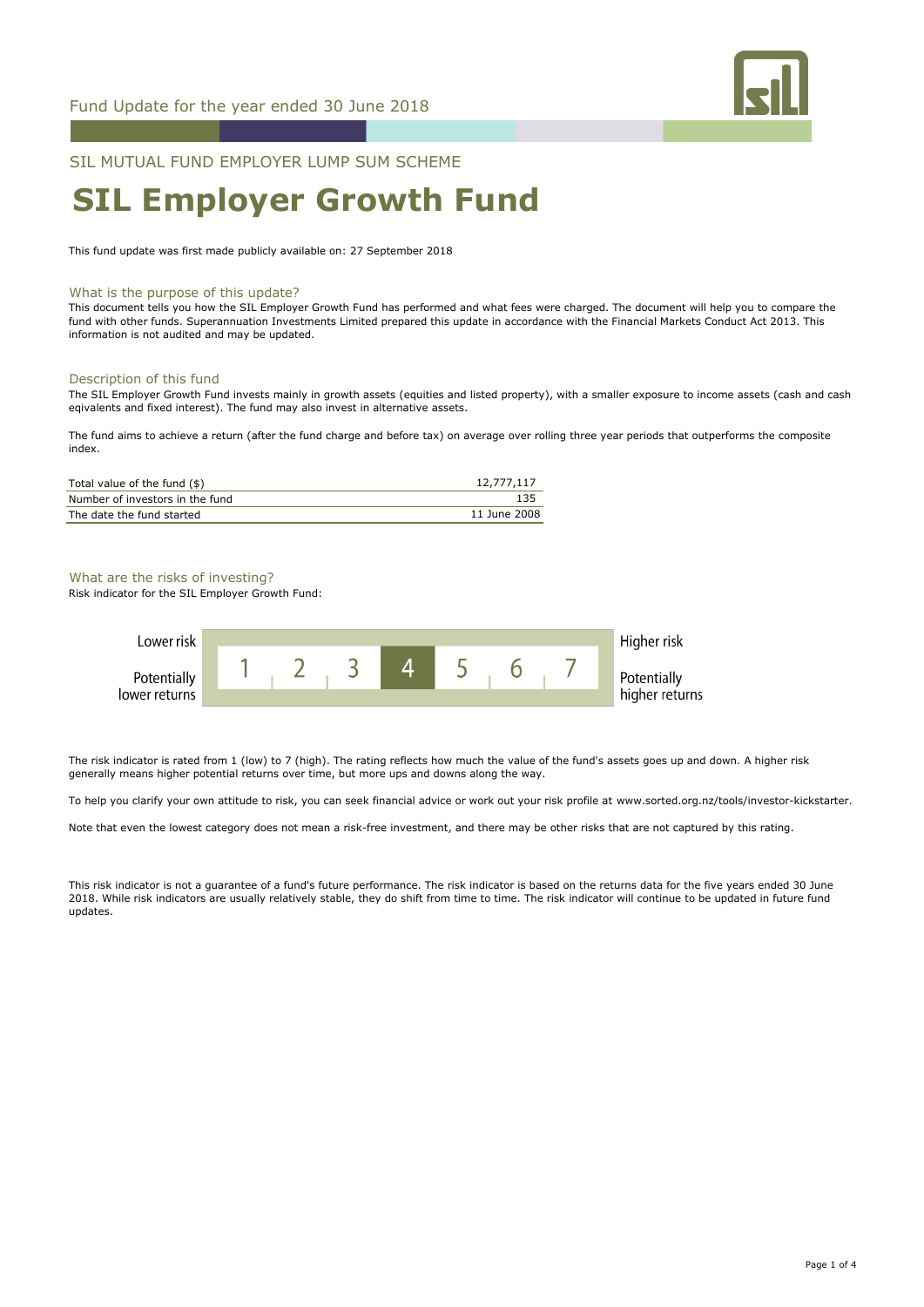| How has the fund performed?                        |                                              |        |  |  |
|----------------------------------------------------|----------------------------------------------|--------|--|--|
|                                                    | Average over past<br>five years<br>Past year |        |  |  |
| Annual return                                      |                                              |        |  |  |
| (after deductions for fund charges and tax)        | 10.07%                                       | 11.16% |  |  |
| Annual return                                      |                                              |        |  |  |
| (after deductions for fund charges but before tax) | 11.45%                                       | 11.51% |  |  |
| Market index annual return                         |                                              |        |  |  |
| (reflects no deduction for fund charges and tax)   | 11.24%                                       | 12.10% |  |  |

The market index annual return is calculated using the target investment mix and the indices of each asset class.

Additional information about the market index is available in the statement of investment policy and objectives on the scheme register at business.govt.nz/disclose.

# **Annual return graph**



This shows the return after fund charges and tax for each year ending 31 March since the fund started. The last bar shows the average annual return since the fund started, up to 30 June 2018.

**Important:** This does not tell you how the fund will perform in the future.

Returns in this update are after tax at the highest prescribed investor rate (PIR) of tax for an individual New Zealand resident. Your tax may be lower.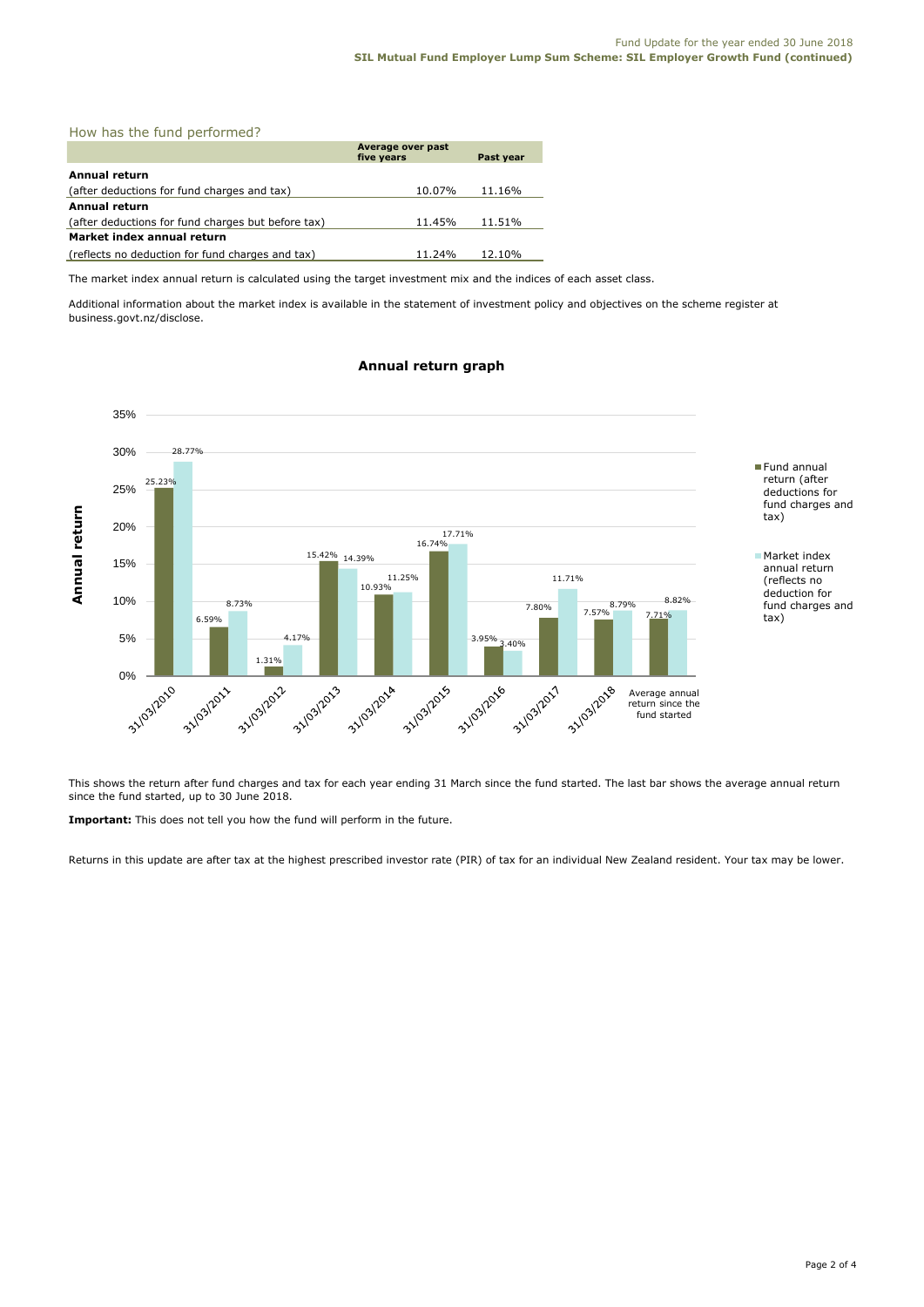# What fees are investors charged?

Investors in the SIL Employer Growth Fund are charged fund charges. In the year to 30 June 2018 these were:

|                                             | % of net asset value          |
|---------------------------------------------|-------------------------------|
| <b>Total fund charges</b>                   | 1.11%                         |
| Which are made up of:                       |                               |
| Total management and administration charges | 1.11%                         |
| Including:                                  |                               |
| Manager's basic fee                         | 1.00%                         |
| Other management and administration charges | $0.11\%$                      |
| Total performance based fees                | $0.00\%$                      |
|                                             | Dollar amount per<br>investor |
| <b>Other charges</b>                        |                               |
| Membership fee                              | \$0                           |

Investors are not currently charged individual action fees for specific actions or decisions (for example, for withdrawing from or switching funds).

Small differences in fees and charges can have a big impact on your investment over the long term.

# Example of how this applies to an investor

Sarah had \$10,000 in the fund at the start of the year and did not make any further contributions. At the end of the year, Sarah received a return after fund charges were deducted of \$1,116 (that is 11.16% of her inital \$10,000). Sarah also paid \$0 in other charges. This gives Sarah a total return after tax of \$1,116 for the year.

#### What does the fund invest in?

**Actual investment mix Target investment mix**

This shows the types of assets that the fund invests in. This shows the mix of assets that the fund generally intends to invest in.